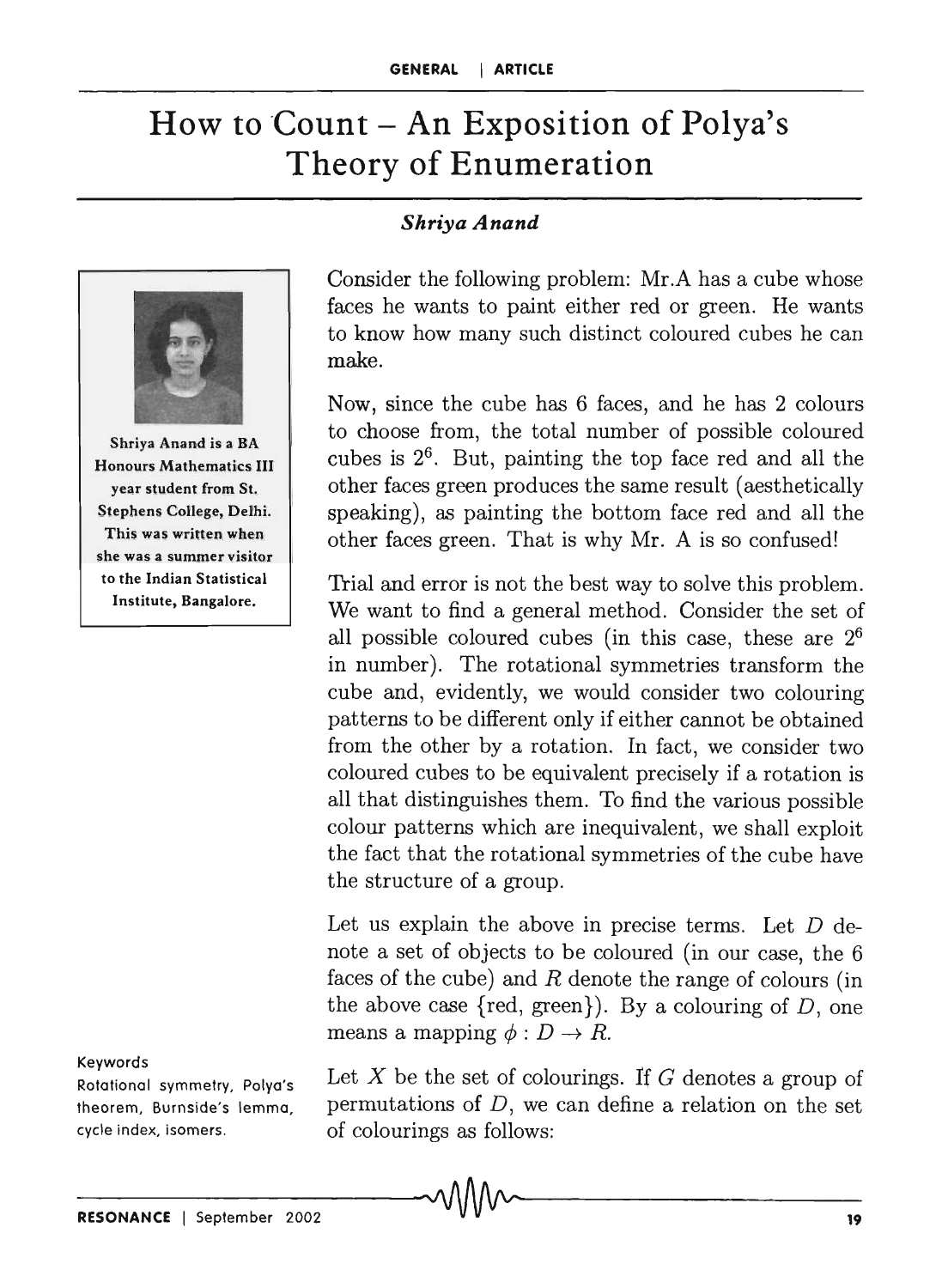We consider two coloured cubes to be equivalent precisely if a rotation is all that distinguishes them. To find the various possible colour patterns which are inequivalent, we shall exploit the fact that the rotational symmetries of the cube have the structure of a group.

 $\phi_1 \sim \phi_2$  if, and only if, there exists some  $g \in G$  such that  $\phi_1 q = \phi_2$ .

By using the fact that  $G$  is a group, it is easy to prove that  $\sim$  is an equivalence relation on X, and so it partitions  $X$  into disjoint equivalence classes.

Now for each  $g \in G$ , consider the map  $\pi_g : X \to X$ defined as  $\pi_g(\phi) = \phi g^{-1}$ ; it is a bijection from X to itself. In other words, for each  $g \in G$ , we have  $\pi_q \in \text{Sym } X$ , where Sym  $X =$  the group of all permutations on X.

Let us define  $f: G \to \text{Sym } X$  as  $f(g) = \pi_g$ .

Now,

$$
\pi_{g_1g_2}(\phi) = \phi(g_1g_2)^{-1} = \phi g_2^{-1} g_1^{-1} = \pi_{g_1}(\phi g_2^{-1})
$$
  
=  $\pi_{g_1}(\pi_{g_2}(\phi)) = \pi_{g_1} \pi_{g_2}(\phi)$ .

Therefore f is a homomorphism from *G* to the group of permutations on  $X$  i.e.,  $G$  can be regarded as a group of permutations of X.

Recall that one says that a group *G acts* on a set X if there is a homomorphism from *G* to the group of all permutations of the set  $X$ . It is clear that the orbits of the action described above are precisely the different colour patterns i.e., the equivalence classes under  $\sim$ . Therefore, we need to find the number of inequivalent colourings, i.e. the number of equivalence classes of  $\sim$ , i.e. the number of orbits of the action of *G* on X. Note that, like in the example of the cube we shall consider only finite sets  $D, R$ . The answer will be provided by a famous theorem of Polya. Polya's theorem was published first in a paper of J H Redfield in 1927 and, apparently no one understood this paper until it was explained by F Harary in 1960. Polya's theorem is considered. one of the most significant papers in 20th century mathematics. The article contained one theorem and 100 pages of applications. Before stating this theorem we will recall what has come to be generally known as Burnside's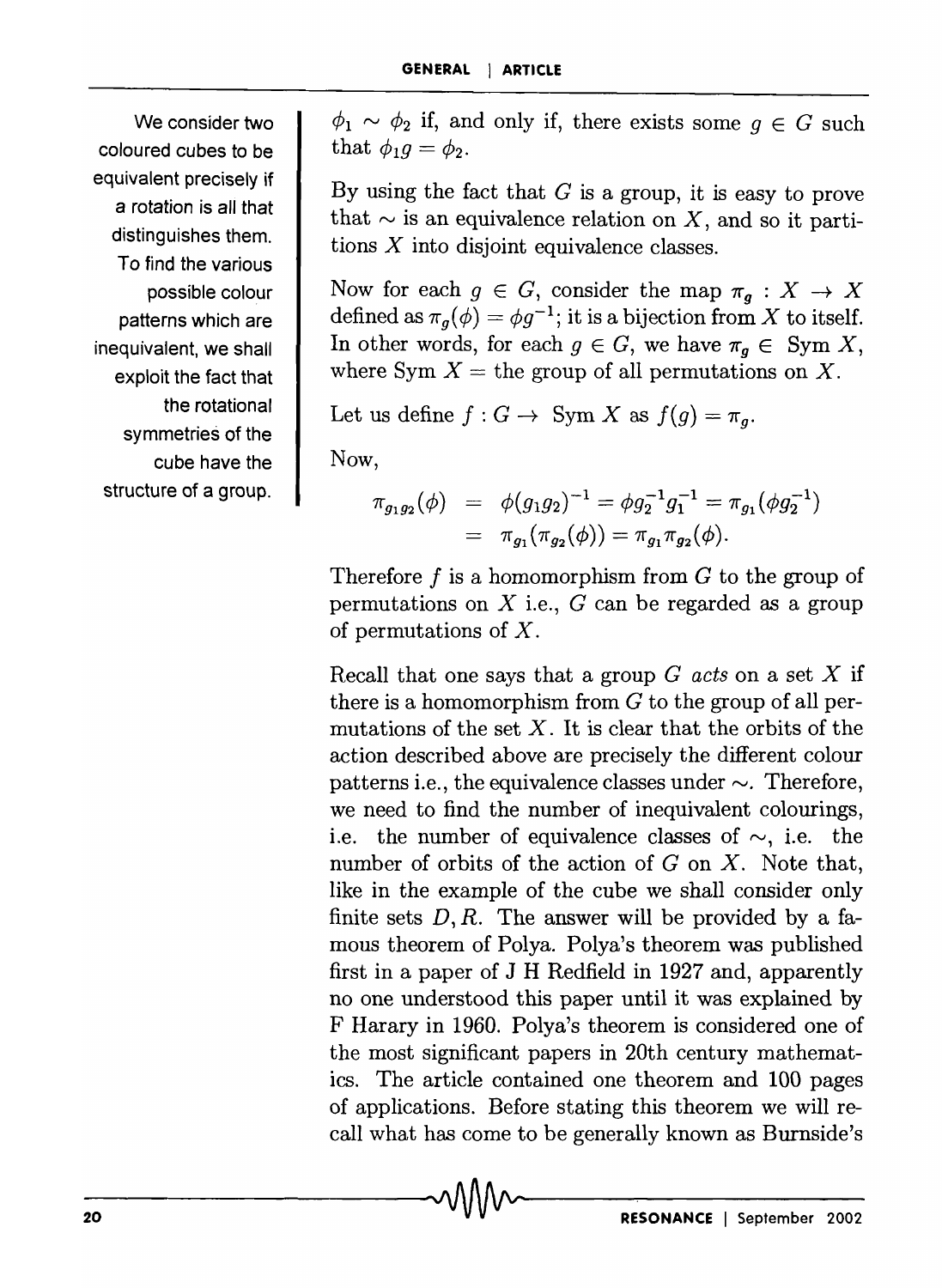lemma and which will be needed in the proof. Apparently, it is due to Cauchy but attributed to Burnside by Frobenius (see [2] for this bit of history).

### Burnside's Lemma

*Let* G *be a group of permutations of a set* X. *Then,*   $\overline{x}$ *number of orbits*  $= \frac{1}{|G|} \sum_{x \in G} |X^g|$ , *where*  $X^g = \{x \in X | x$  $g = x$ , the set of points of X fixed under g.

## Proof.

Consider the subset S of  $X \times G$  consisting of elements  $(x, g)$  such that  $x \, g = x$ . Then,  $|S| = \sum_{g \in G} |X^g|$  as is apparent from counting over the various *x's* corresponding to a particular  $q$  and then summing over the  $q$ 's. Also, counting over the *g's* corresponding to a particular *x* and then summing over *x* gives us  $|S| = \sum_{x \in X} |G_x|$ , where  $G_x = \{g \in G | g \ x = x\}$ , the so-called stabiliser of x. Note that each  $G_x$  is a subgroup. Let the orbits in *X* be  $X_1, X_2, \ldots, X_k$ . But, the stabilizers of elements in the same orbit have the same cardinality as they are conjugate subgroups.

Therefore 
$$
|S| = \sum_{i=1}^{k} \sum_{x_i \in X_i} |G_{x_i}|
$$
.

The assertion on stabilisers holds because, if  $y = xg$ , then

$$
G_y = \{h \in G : yh = y\} = \{h \in G : xgh = xg\}
$$
  
=  $\{h \in G : xghg^{-1} = x\} = \{h \in G : ghg^{-1} \in G_x\}$   
=  $g^{-1}G_xg$ .

Equating the two expressions for  $S$ , we get

$$
k = \tfrac{1}{|G|}\sum_{g \in G} |X^g|.
$$

To use this lemma for permutation groups, we need the

Polya's theorem is considered one of the most significant papers in 20th century mathematics. The article contained one theorem and 100 pages of applications.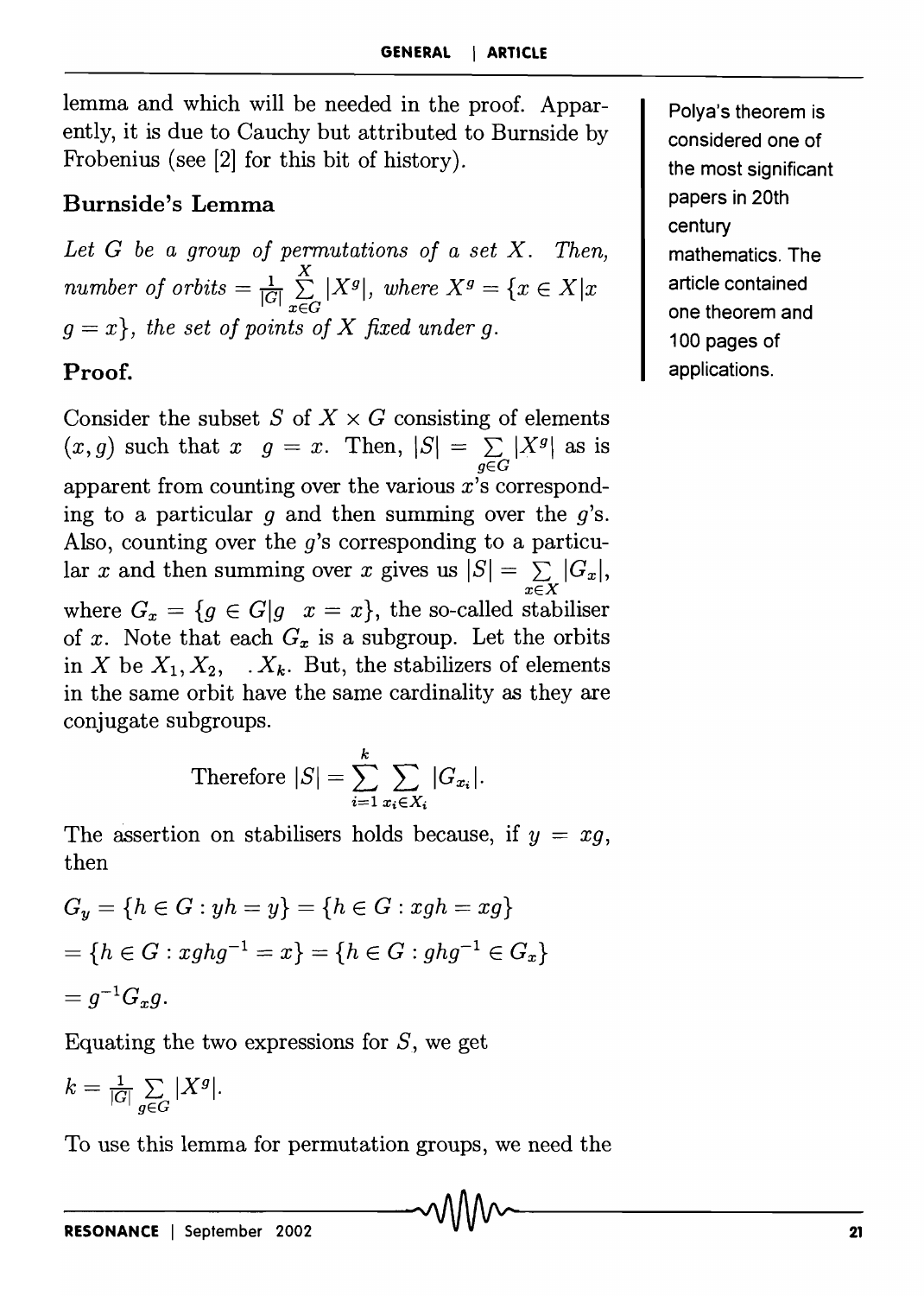notion of a cycle index. First, recall that any permutation  $\sigma$  in  $S_n$  has a disjoint cycle decomposition viz.,

$$
\sigma = (i_1, \dots, i_{r_1}) \dots (i_{r_d+1}, \dots, i_{r_{d+1}}),
$$

where the cycles have no index common.

For instance, in  $S_6$ , the permutation which interchanges 1 and 3 and interchanges 2 and 4 can be written as  $(1,3)(2,4)(5)(6)$ .

#### **Definition: The Cycle Index**

Let G be a group of permutations on a set of *n* elements. Let  $s_1, s_2, \dots, s_n$  be variables. For  $g \in G$ , let  $\lambda_i(g)$  denote the number of *i*-cycles in the disjoint cycle decomposition of  $g$ . Then, the cycle index of  $G$ , denoted by  $z(G; s_1, s_2, \ldots, s_n)$  is defined as the polynomial expression

$$
z(G;s_1,s_2,\quad \ ,s_n)=\frac{1}{|G|}\sum_{g\in G}s_1^{\lambda_1(g)}s_2^{\lambda_2(g)}\quad \ ,s_n^{\lambda_n(g)}
$$

**Examples.** 

1. 
$$
G = \{e, (1\ 2), (3\ 4), (1\ 2)(3\ 4)\}
$$
. Then,  

$$
z(G; s_1, s_2, s_3, s_4) = \frac{s_1^4 + 2s_1^2s_2 + s_2^2}{4}
$$

2. 
$$
G = S_3 = \{e, (1\ 2), (1\ 3), (2\ 3)(1\ 2\ 3), (1\ 3\ 2)\}
$$
  

$$
z(G; s_1, s_2, s_3) = \frac{1}{6}(s_1^3 + 3s_1s_2 + 2s_3)
$$

**In** fact,

$$
z(S_n; s_1, s_2, \ldots, s_n)
$$
  
= 
$$
\sum_{\lambda_1+2\lambda_2+\ldots+\hat{s}\lambda_k=n} \frac{s_1^{\lambda_1} s_2^{\lambda_2} \ldots s_k^{\lambda_k}}{1^{\lambda_1} \lambda_1! 2^{\lambda_2} \lambda_2! \ldots k^{\lambda_k} \lambda_k!}
$$

To see this, look at the number of permutations in  $S_n$ of the type  $(\lambda_1, \lambda_2, \dots, \lambda_k)$ .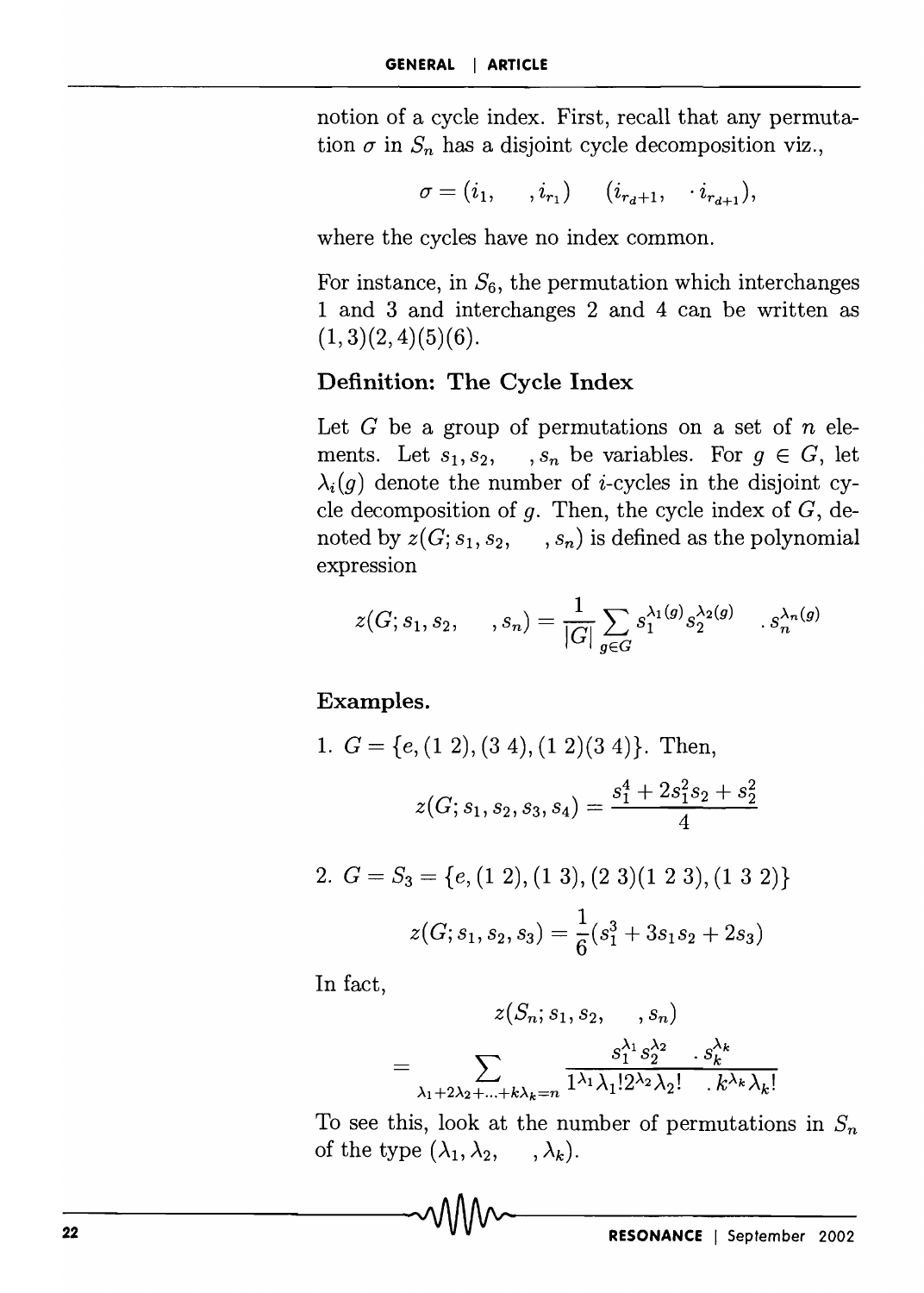The *i*-cycles can be arranged amongst themselves in  $\lambda_i!$ ways giving rise to the same permutation. Also, in each  $i$ -cycle, one can write any one of the  $i$  symbols first and, therefore, we must also divide by  $i^{\lambda_i}$ .

3. In our example of the cube, G is the group of rotations of a cube induced on the set of 6 faces. The rotations of the cube which leave it invariant are (see *Figure* 1):

(i) 90 degree (clockwise or anti-clockwise) rotations about the axes joining the centres of the opposite faces  $-$  there are 6 such;

(ii) 180 degree rotations about each of the above axes there are 3 such;

(iii) 120 degree (clockwise or anti-clockwise) rotations about the axes joining the opposite vertices - there are 8 such;

(iv) 180 degree rotations about the axes joining the midpoints of the opposite edges and;

(v) the identity.

The permutations of the 6 *faces* induced by these rotations are as follows.

The rotations of type (i) are permutations of the form  $(1,2,3,4)$  etc. where we have numbered the faces from 1 to 6. The 6 permutations of this type give the term  $6s_1^2s_4$  in the cycle index of G.

Similarly, the types  $(ii), (iii), (iv)$  and  $(v)$  give the terms  $3s_1^2s_2^2$ ,  $8s_3^2$ ,  $6s_2^3$  and  $s_1^6$ , respectively. Therefore, the cycle index of *G* is

$$
z(G; s_1, \quad ,s_6) = \frac{1}{24}(6s_1^2s_4 + 3s_1^2s_2^2 + 8s_3^2 + 6s_2^3 + s_1^6).
$$

4. Let  $G = C_n$  = cyclic group of order *n*.

The cyclic group  $C_n$  is regarded as the group of permu-



**Figure 1.**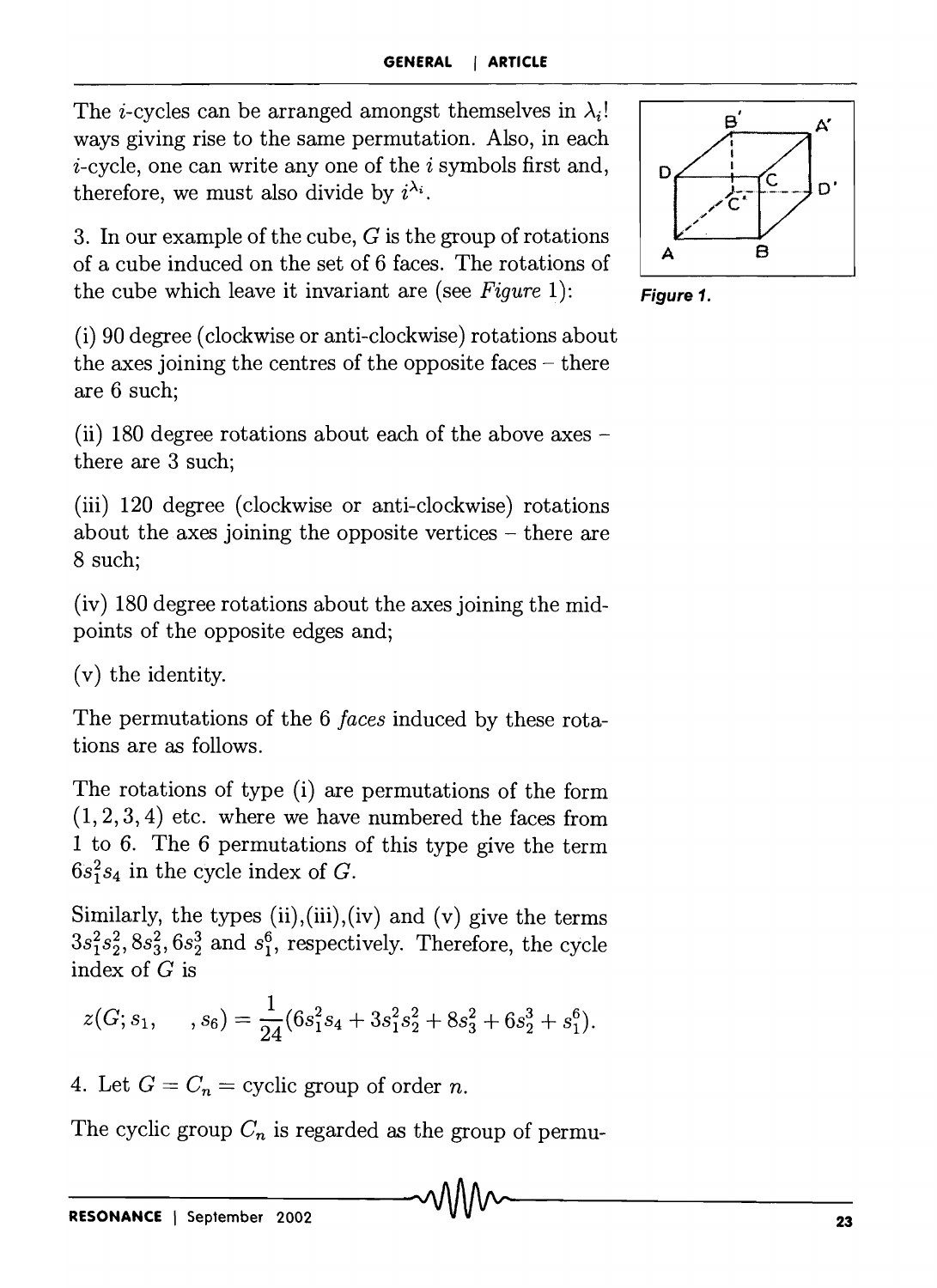The dihedral group D<sub>n</sub> is defined as the group of rotations of the regular  $n$ -gon given by *n* rotations about an n-fold axis perpendicular to the plane of the  $n$ -gon and reflections about the *n* two-fold axes in the plane of the  $n$ gon like the spokes of a wheel, where the angle between consecutive spokes is  $2\pi/n$  or  $\pi/n$ according as  $n$  is odd or even. tations of the vertices of a regular n-gon. That is, it is the subgroup of  $S_n$  generated by an *n*-cycle  $(1, 2, \dots, n)$ . Note that, for a generator g of  $S_n$ , the element  $g^i$  has the same cycle structure as that of  $g^{(i,n)}$ . Therefore, the cycle index is

$$
z(C_n; s_1, s_2, \dots, s_n) = \frac{1}{n} \sum_{d/n} \phi\left(\frac{n}{d}\right) s_{n/d}^d
$$

$$
= \frac{1}{n} \sum_{d/n} \phi(d) s_d^{n/d}
$$

Here,  $\phi$  is Euler's totient function defined by  $\phi(n)$  being the number of m up to *n* which are coprime to *n.* 

5. For  $n > 2$ , the dihedral group  $D_n$  is defined as the group of rotations of the regular  $n$ -gon given by  $n$  rotations about an  $n$ -fold axis perpendicular to the plane of the n-gon and reflections about the *n* two-fold axes in the plane of the  $n$ -gon like the spokes of a wheel, where the angle between consecutive spokes is  $\frac{2\pi}{n}$  or  $\frac{\pi}{n}$ according as *n* is odd or· even. It has order *2n.* 

It can be regarded as a subgroup of  $S_n$  as follows. The  $n$ rotations corresponding to the powers of  $\sigma = (1, 2, \ldots, n)$ and the group  $D_n$  is the subgroup

$$
\{Id, \sigma, \ldots, \sigma^{n-1}, \tau, \tau\sigma, \ldots, \tau\sigma^{n-1}\},\
$$

where  $\tau = (2, n)(3, n - 1)$  The cycle index of  $D_n$  is

$$
z(D_n; s_1, \dots, s_n) = \frac{1}{2n} \sum_{d|n} \phi(\frac{n}{d}) s_{n/d}^d + \frac{1}{4} (s_1^2 s_2^{\frac{n}{2}-1} + s_2^{\frac{n}{2}})
$$

if *n* is even and

$$
z(D_n; s_1, \dots, s_n) = \frac{1}{2n} \sum_{d|n} \phi(\frac{n}{d}) s_{n/d}^d + \frac{1}{2} s_1 s_2^{\frac{n+1}{2}}
$$

if *n* is odd.

Ĵ

So, the dihedral group  $D_6$  is the symmetry group of the hexagon. One can represent it as the subgroup of  $S_6$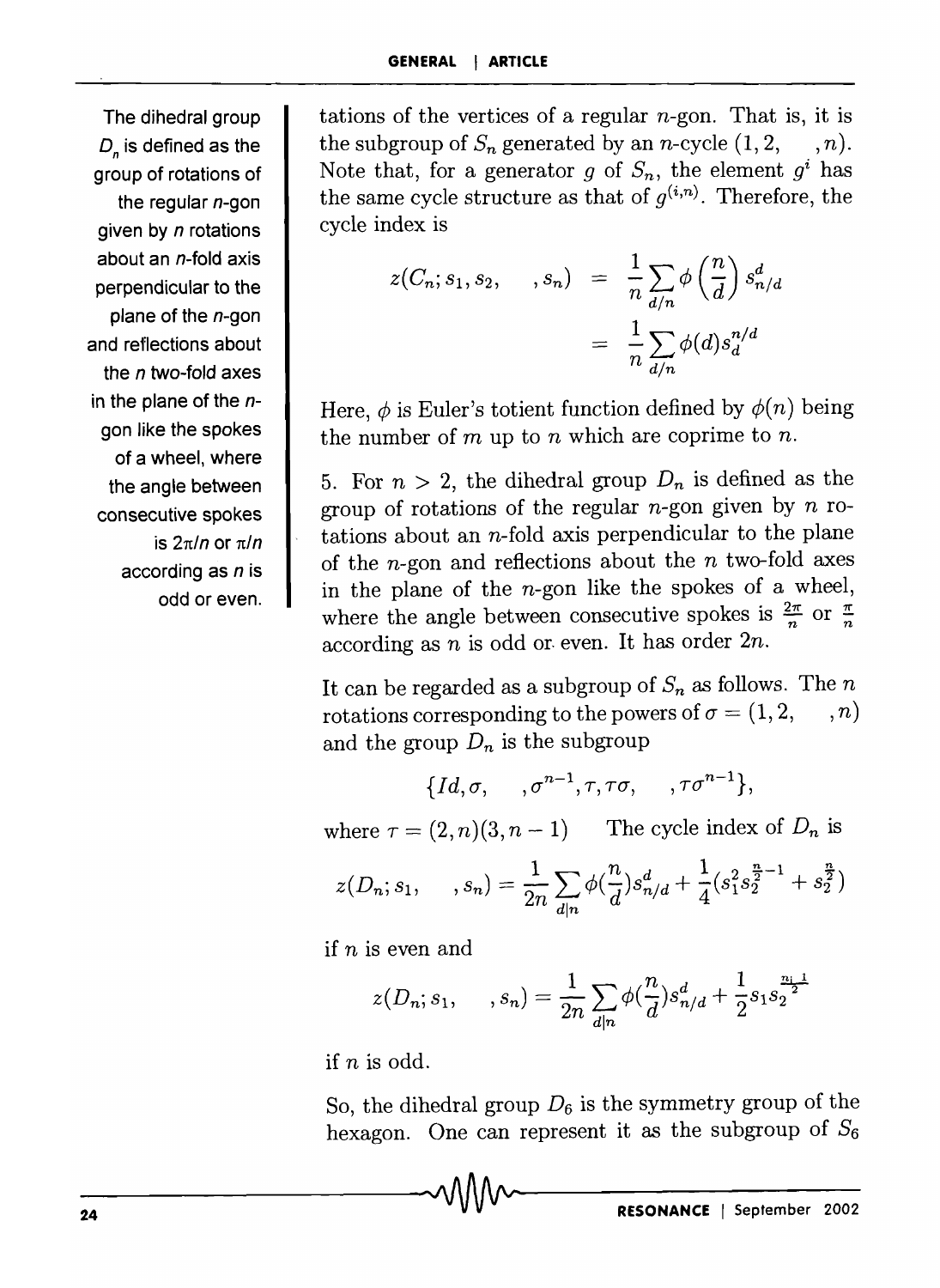generated by  $(1,6)(2,5)(3,4)$  and  $(1,2,3,4,5,6)$ . Thus,  $z(D_6) = \frac{1}{12} (s_1^6 + 3s_1^2s_2^2 + 4s_2^3 + 2s_3^2 + 2s_6).$ 

We shall need this later.

6. The cycle index of the group of symmetries of the *vertices* of the regular octahedron can be obtained as for the cube and, is

$$
\frac{1}{24}(6s_1^2s_4+3s_1^2s_2^2+8s_3^2+6s_2^3+s_1^6.
$$

Note that this is the same as that of the group of symmetries of the *faces* of the cube.

Now, we are in a position to state Polya's theorem.

# **Polya's Theorem**

*Suppose D is a set of* m *objects to be coloured using a range R of k colours. Let G be the group of sym*metries of  $D$ . Then, the number of colour patterns  $=$  $\frac{1}{|G|}z(G; k, k, \quad k).$ 

## **Proof.**

As explained before,  $G$  acts on  $X$ , the set of all possible colourings. Clearly,  $|X| = k^m$ . The number of colour patterns is computed using Burnside's lemma as the number of orbits of this action. This equals

$$
\frac{1}{|G|} \sum_{g \in G} |X^g|
$$

where  $X^g = \{ \phi \in X | \phi g = \phi \}.$ 

So, now we need to find the number of colourings fixed by q. But, a colouring is fixed by q precisely when it is fixed by all the cycles in the disjoint cycle representation of g. Therefore, number of colourings fixed by *9* equals

$$
k^{\lambda_1(g)}k^{\lambda_2(g)} \qquad k^{\lambda_m(g)}.
$$

This is evidently equal to  $k^{n(g)}$  where  $n(g)$  is the number of cycles in g.

**The group of symmetries of the vertices of the regular octahedron is the same as the group of symmetries of the faces of the cube.**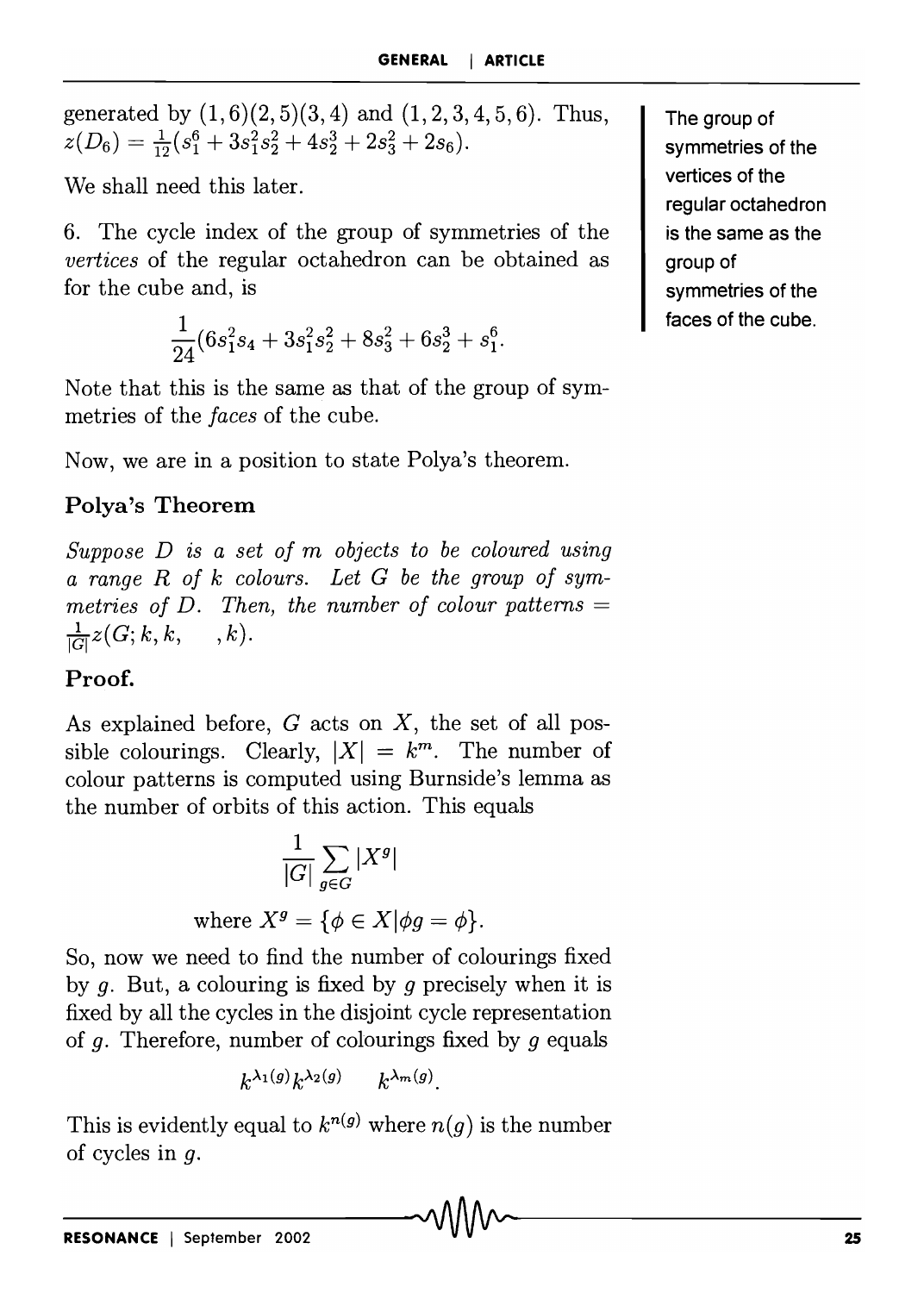Therefore, the number of patterns

$$
= \frac{1}{|G|} \sum_{g \in G} k^{n(g)}
$$
  
= 
$$
\frac{1}{|G|} z(G; k, k, \dots, k).
$$

This proves the theorem.

So, in our example of the cube, the number of distinct coloured cubes

$$
= \frac{1}{24} [2^{6} + 6 \t2^{3} + 8 \t2^{2} + 3 \t2^{2} \t2^{2} + 6 \t2^{2} \t2]
$$
  
=  $\frac{1}{24} \times 240 = 10.$ 

There are 10 distinct cubes in all.

Now, our problem of equivalence of colourings has been disposed of. But, a second problem often encountered in counting is that sometimes not all objects are counted with same weight. So, for instance, if Mr. A did not merely wish to know how many cubes he could paint, but how many would have precisely 2 red faces and 4 green faces, then the above is not good enough. So we will proceed to state and explain a more general form of Polya's theorem which can handle both the above problems.

For that, we will make use of the following concepts: Consider all maps from  $D$  to  $R$  as before. But, now each  $r \in R$  has a weight  $w(r)$  attached to it. The  $w(r)$ 's can be thought of as independent variables and polynomial expressions in them with Q-coefficients can be manipulated formally like polynomials. (In other words, they are elements from a commutative algebra over Q). The weight of a colouring  $\phi : D \to R$  is defined as  $w(\phi) = \prod_{d \in D} w(\phi(d)).$ 

 $\sum w(r)$  is called the inventory of *R* and  $\{\sum w(\phi) : \phi \in$  $X$ } is called the inventory of X.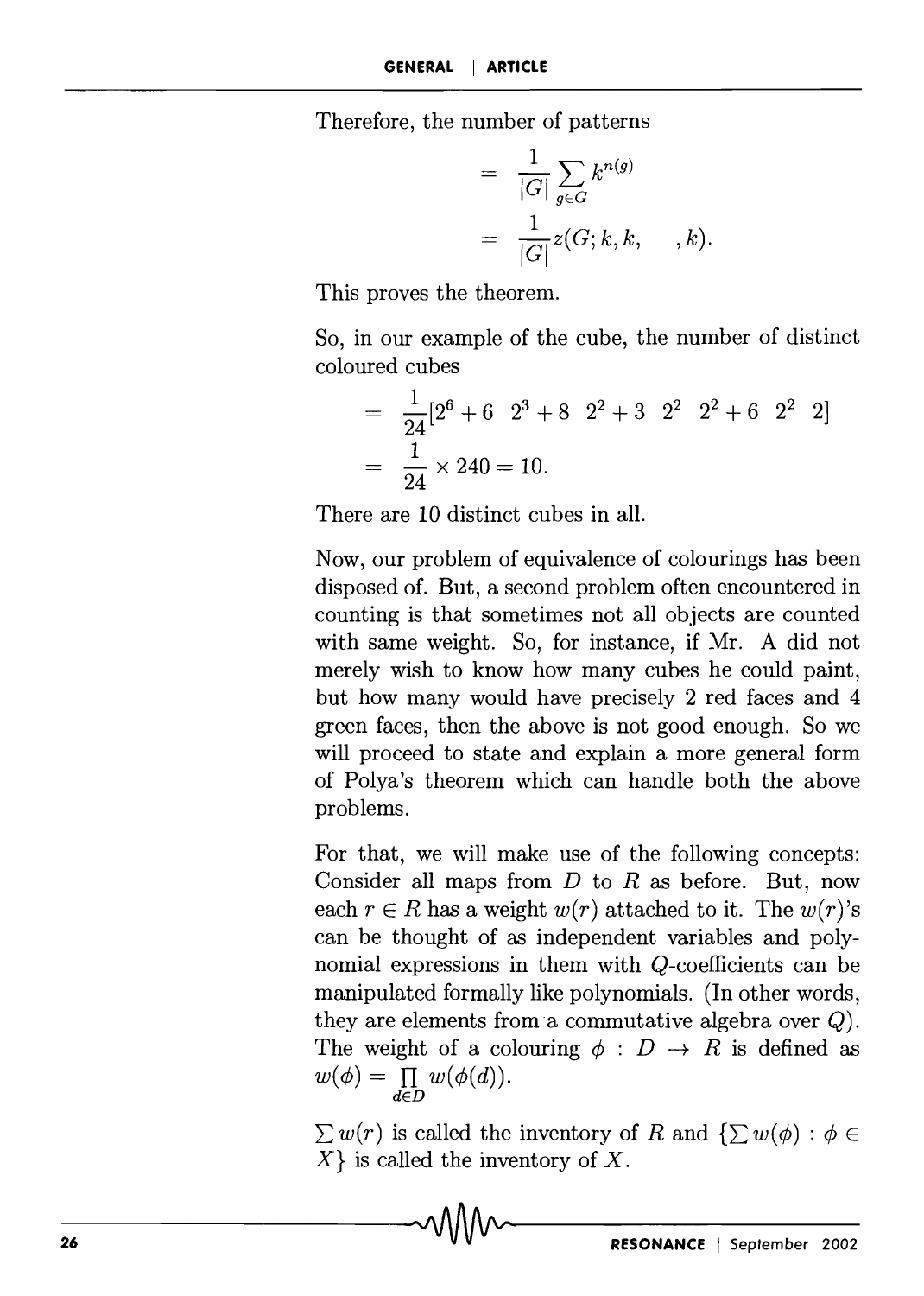Now, we notice some useful facts about weights, viz.:

## **Proposition.**

]  $|\mathcal{D}|$  $\left(\mathrm{i}\right)\,\sum\limits_{\phi\in\delta}w(\phi)=\left[\sum\limits_{r}w(r)\right]$ (ii) *If*  $D_1, D_2, \ldots, D_k$  partition *D and,*  $if S = \{ \phi \in X | \phi(d) = \text{constant} \; \forall \; d \in D_i, \forall \; i \},$ then,  $\sum w(\phi) = \prod_{i=1}^k \sum w(r)^{|D_i|}$ .  $\phi \in S$   $\qquad \qquad i=1 \text{ } r \in R$ 

## **Proof.**

(i) Let  $D = \{d_1, d_2, ..., d_n\}$ , and  $R = \{r_1, r_2, ..., r_m\}$ .

Then, the right hand side is  $(w(r_1) + w(r_2) + \cdots)$  $w(r_m))^n$ .

Any term here is of the form  $w(r_{i_1})w(r_{i_2}) \cdots w(r_{i_n})$ . This is equal to  $w(\phi)$  for that map  $\phi$  which takes  $d_1$  to  $r_{i_1}$ ,  $d_2$  to  $r_i$ , and so on. Conversely, any  $w(\phi)$  from the left side is of the form  $w(r_{j_1})w(r_{j_2}) \cdots w(r_{j_n})$  which gives a unique term of the right side. This proves (i).

We prove (ii) now. A term of the right hand side has the form  $w(r_{i_1})^{|D_1|}w(r_{i_2})^{|D_2|} \cdots w(r_{i_k})^{|D_k|}$  which is precisely the weight of a function which assumes the value  $r_{i_1}$  on  $D_1$ ,  $r_{i_2}$ , on  $D_2$  and so on. Conversely, every function has such a weight and the result follows.

Along with these concepts, we will also use the following generalisation of Burnside's lemma known as the **weighted form of Burnside's lemma:-**

*Suppose G is a finite group acting on a finite set S.*  Let us write  $s_1 \approx s_2$  if, and only if,  $\exists g \in G$  such that  $s_1$   $q = s_2$ . Let a weight function w be defined on S *with values in a commutative algebra over the rationals. Suppose that elements in the same orbit have the same weight i.e.*  $s_1 \approx s_2 \Rightarrow w(s_1) = w(s_2)$ . Let  $\zeta$  be the set of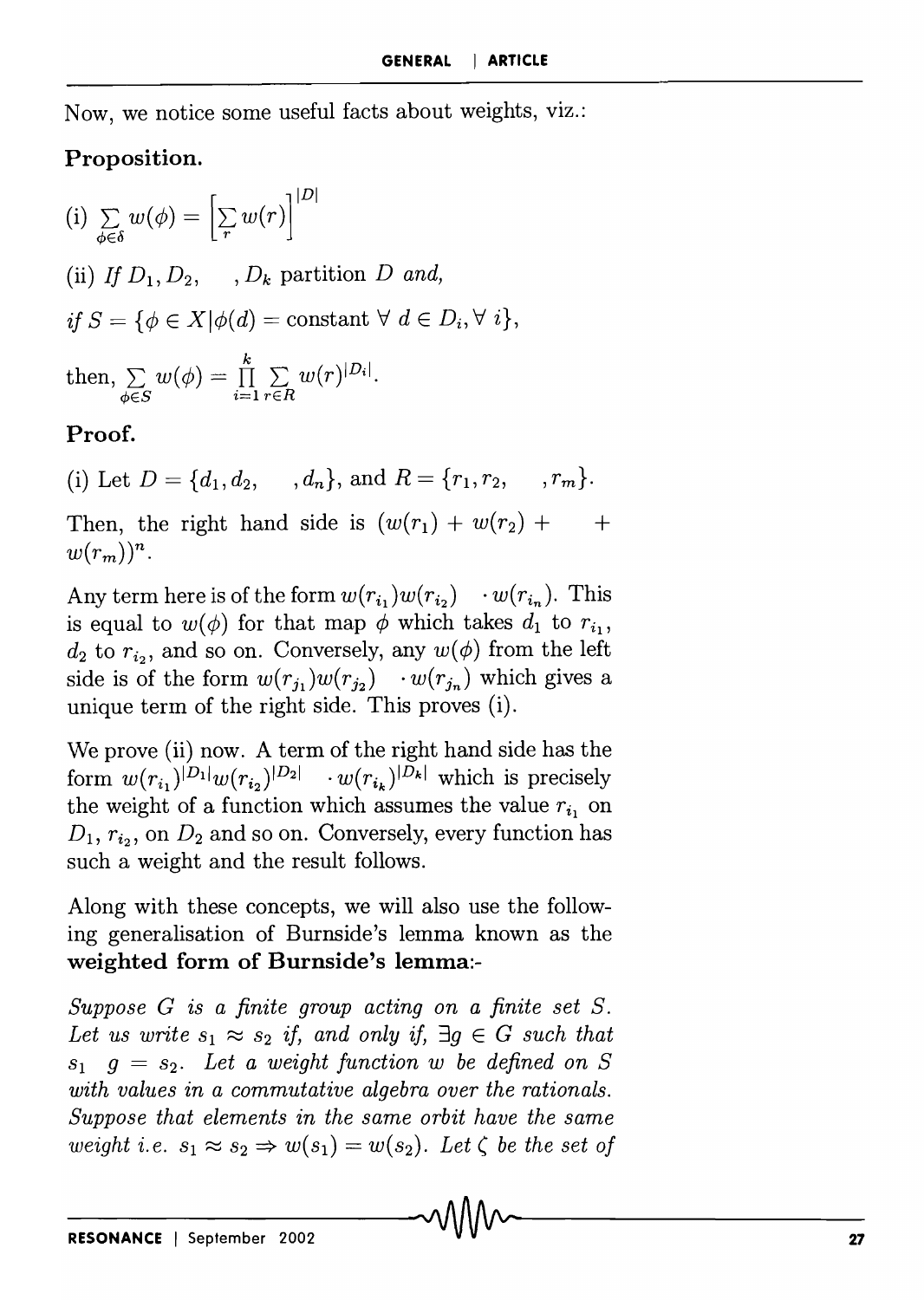*classes of S. Let*  $w(\bar{S})$  *denote the weight of any element in the equivalence class*  $\overline{S}$ *. Then,* 

$$
\sum_{\bar{S}\in\zeta} w(\bar{S}) = \frac{1}{|G|} \sum_{g\in G} \sum_{s\in S^g} w(s).
$$

Note that, by putting  $w(s) = 1 \forall s \in S$  we get the statement of the earlier form of Burnside's lemma.

#### **Proof.**

The proof is very similar to the proof of Burnside's lemma when we consider the subset *Y* of  $S \times G$ , consisting of elements  $(s, g)$  such that  $s \mid g = s$ . Instead of finding the cardinality of Y, we find  $\sum w(s)$  pro- $(a,\overline{s})\in Y$ ceeding in the same way as the earlier proof and, the asserted result follows.

Our next aim is to obtain a weighted version of Polya's theorem. Again, suppose *D* is a finite set of objects to be coloured using a finite range  $R$  of colours. As before, let  $X = \{\phi : D \to R\}$  be the set of all colourings. Then, the group G of permutations of *D* acts on *X* in the same way as explained before. Suppose now that each  $r \in R$ is given a weight  $w(r)$  with the property that equivalent colourings have the same weight (here, as before, the weight of any colouring  $\phi$  is  $w(\phi) = \prod_{d \in D} w(\phi(d))$ . Let us write  $w(\Phi)$  for the weight of any colouring belonging to a particular pattern  $\Phi$ .

Then, the weighted version of Polya's theorem is:

#### **Polya's Theorem (weighted form)**

*The inventory of patterns is given by* 

$$
\sum_{\Phi} w(\Phi) = z(G; \sum w(r), \sum (w(r))^2 \quad .).
$$

#### **Proof.**

Using the weighted form of Burnside's lemma, we get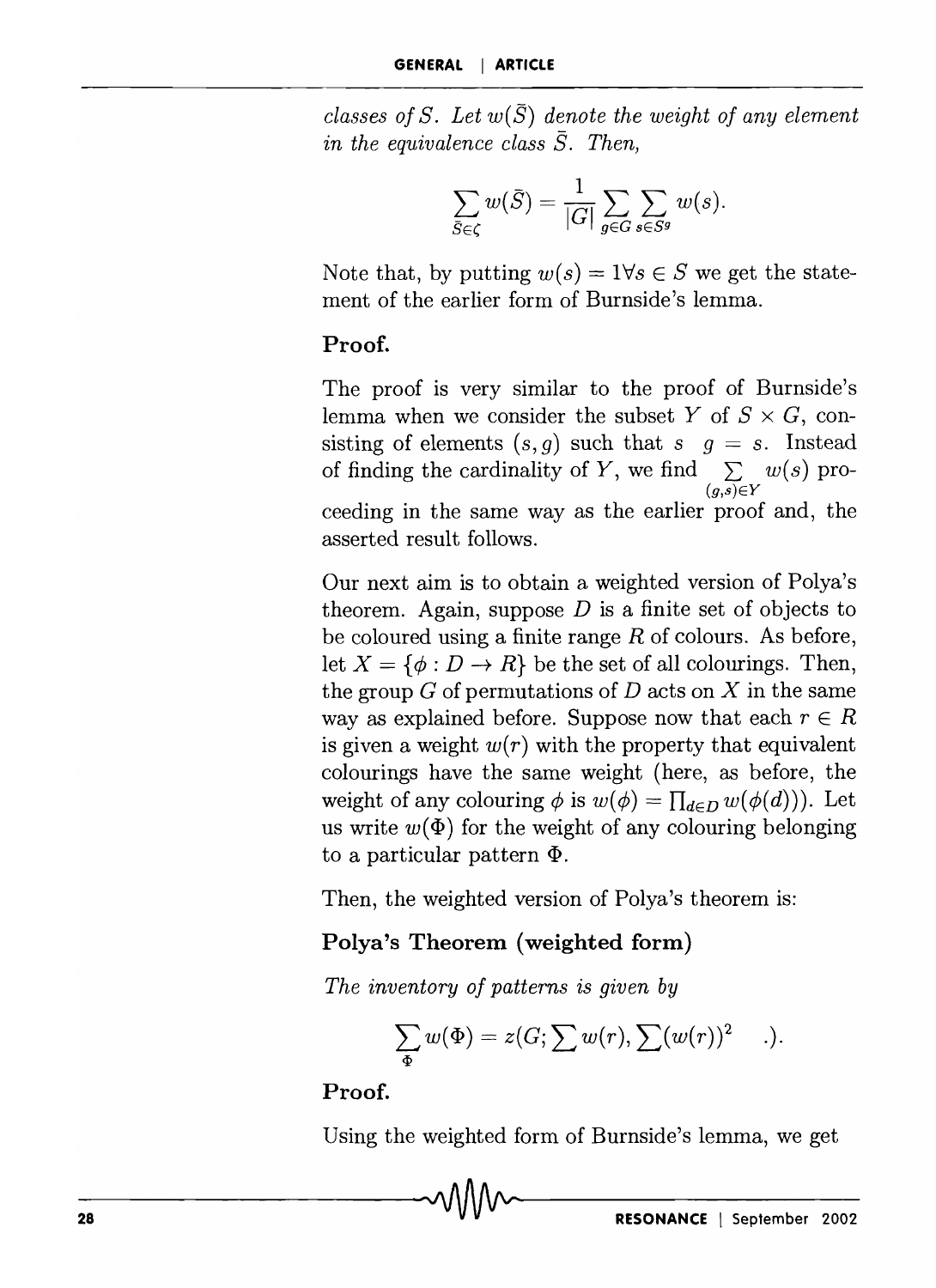$$
\sum_{\Phi} w(\Phi) = \frac{1}{|G|} \sum_{g \in G} \sum_{\phi \in X^g} w(\phi),
$$

where  $X^g = \{ \phi \in X | \phi g = \phi \}.$ 

So, we need to find  $\phi$ 's that are fixed by *g*. Let *g* split *D* into cycles  $D_1, D_2, \dots, D_n$ . These are clearly disjoint and partition *D*. An element q fixes  $\phi$  precisely if all the cycles of *g* fix  $\phi$ , i.e.,  $\phi(d)$  is constant  $\forall d \in D_i, \forall i = 1, 2, \dots n$ . Therefore,  $X^g, D_1, D_2, \dots, D_n$ satisfy the conditions of proposition (ii). **In** fact, we note that

 $|D_i| = 1$  for  $1 \leq i \leq \lambda_1;$  $|D_i| = 2$  for  $\lambda_1 < i \leq \lambda_1 + \lambda_2$ , etc.

By propositon (ii)

$$
\sum_{\phi \in X^g} w(\phi) = \prod_{i=1}^n \sum_{r \in R} w(r)^{|D_i|}
$$

$$
= (\sum w(r))^{\lambda_1(g)} (\sum (w(r))^2)^{\lambda_2}
$$

$$
(\sum (w(r)^n))^{\lambda_n}
$$

Therefore 
$$
\sum_{\Phi} w(\Phi) = \frac{1}{|G|} \sum_{g \in G} \prod_{i=1}^{n} \left[ \sum_{r \in R} (w(r))^{i} \right]^{\lambda_{i}(g)}
$$

$$
= \frac{1}{|G|} z(G; \sum w(r), \sum (w(r))^{2} \dots),
$$

which completes the proof.

To illustrate the above, let us come back to the same example of the cubes. Let weight  $(\text{red}) = r$ , w  $(\text{green})$  $= q$ . Then,

$$
\sum w(r) = r + g
$$
  

$$
\sum (w(r))^2 = r^2 + g^2
$$
  

$$
\vdots
$$
  
and 
$$
\sum (w(r))^k = r^k + g^k
$$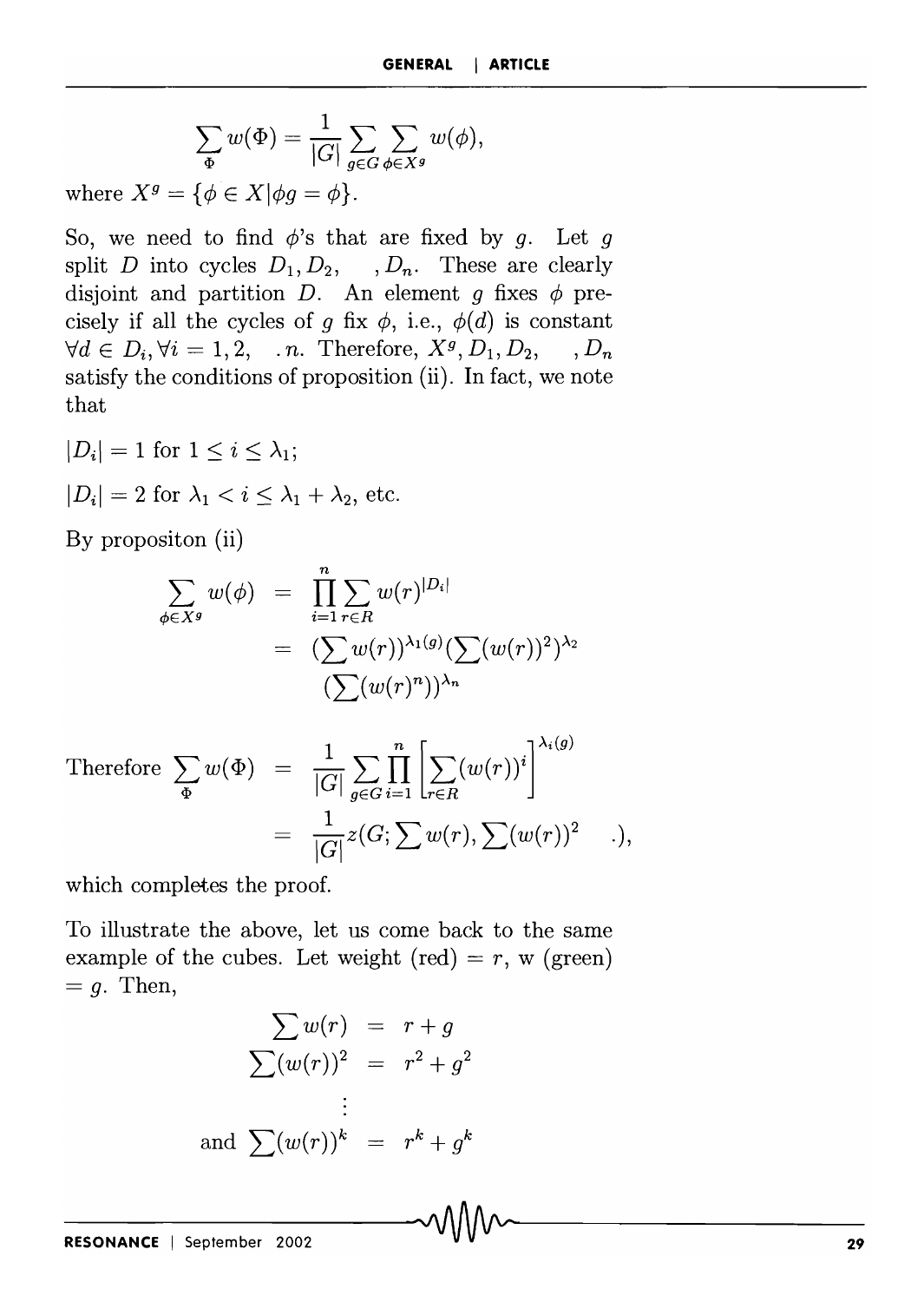Also, we saw in example 3 that

$$
z(G; s_1, s_2, \dots, s_6) = \frac{1}{24} [s_1^6 + 6s_2^3 + 8s_3^2 + 3s_1^2s_2^2 + 6s_1^2s_4]
$$
  
Using Polya's theorem,  $\sum w(\Phi)$  is  

$$
\frac{1}{24} [(r+g)^6 + 6(r^2+g^2)^3 + 8(r^3+g^3)^2 + 3(r+g)^2(r^2+g^2)^2 +
$$

$$
6(r+g)^2(r^4+g^4)] = r^6 + r^5g + 2r^4g^2 + 2r^3g^3 +
$$

$$
2r^2g^4 + rg^5 + g^6.
$$

So, from the above inventory of patterns, it is easy to see that there are exactly 2 patterns with precisely 2 red faces and 4 green faces (the coefficient of  $r^2g^4$ ).

We also note that on putting  $r = 1 = g$ , we get 10, i.e. the total number of patterns. *Thus, in the weighted form of Polya's theorem, by putting*  $w(r) = 1 \forall r \in R$ , *we get the total number of patterns.* 

Another example: How many distinct circular necklace patterns are possible with *n* beads, these being available in *k* different colours?

So, we need to find out how many of the  $k^n$  possible necklaces are distinct. Clearly, the group G of rotational symmetries here is  $C_n$ , the cyclic group of order *n*.

We have already computed

$$
z(C_n,s_1,s_2,\quad \, ,s_n)=\frac{1}{n}\sum_{d/n}\phi(d)s_d^{n/d}
$$

Special case: *n* is prime.

Then, number of patterns  $= k + \frac{k^{n}-k}{n}$ .

Let us consider the case when only white and black beads are allowed (i.e.  $k = 2$ ) and *n* is prime, say  $n = 5$ .

$$
\sum w(\phi) = z(C_5; w + b, w^2 + b^2, \dots, w^5 + b^5)
$$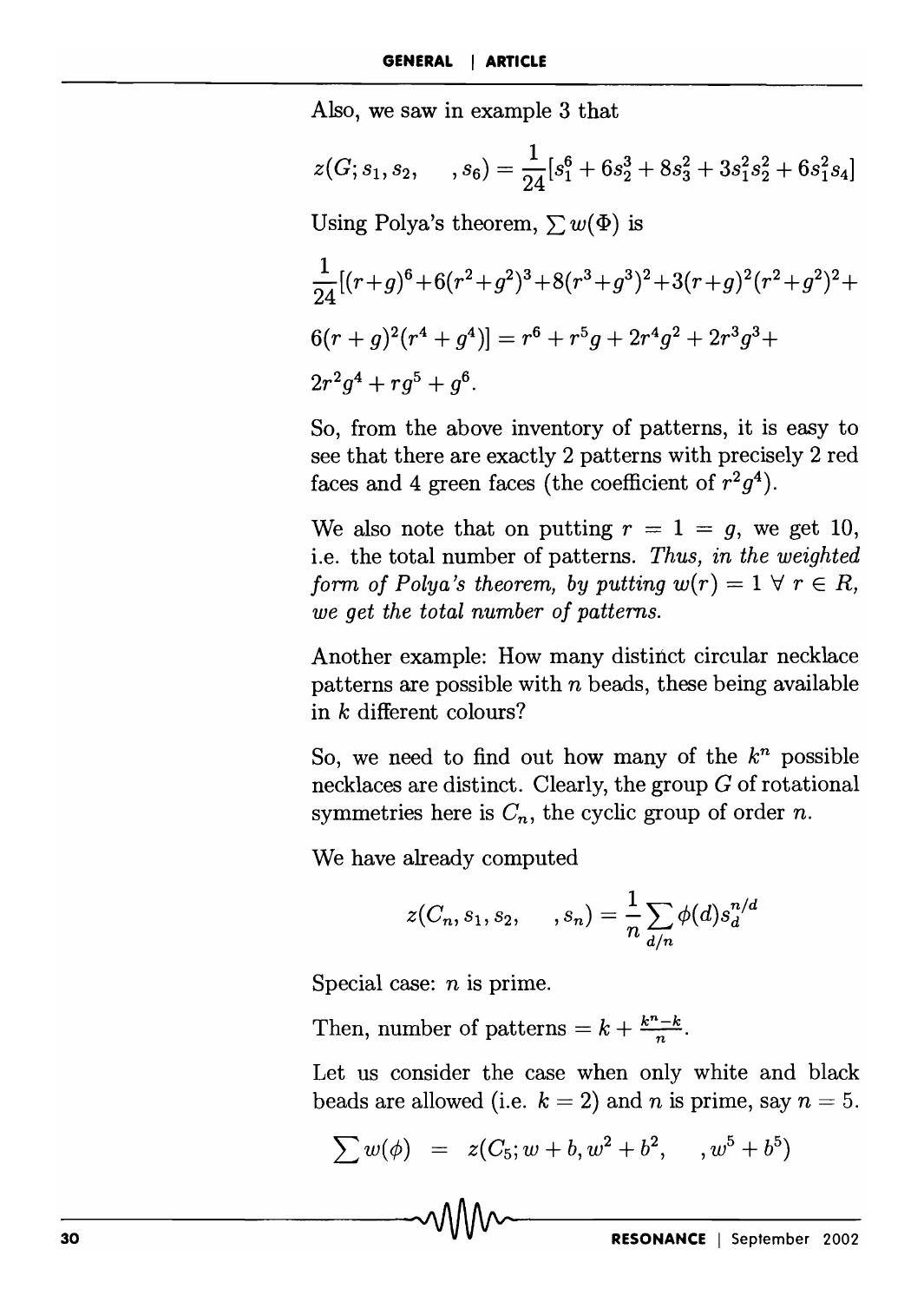$$
= \frac{1}{5}[(w+b)^5 + (w^5 + b^5)]
$$
  
=  $w^5 + w^4b + 2w^3b^2 + 2w^2b^3 + wb^4 + b^5$ .

In fact, these patterns are shown in the *Figure* 2 here.

Yet another very useful form of Polya's theorem uses the concept of 'content'. Here, it is convenient to think of *R* not as a range of colours but of 'figures'. Maps from  $D$  to  $R$  are called configurations. Especially, this is useful in counting isomers of chemical compounds as we shall see. Every figure in  $R$  has a 'content' which is a non-negative integer. The figure counting series is

$$
c(x) = c_0 + c_1 x + c_2 x^2 + \cdots + c_k x^k +
$$

where  $c_k$  is the number of figures in R with content k.

Content of a configuration is the sum of contents of figures which occur as images (taking into account the multiplicity) i.e., content of  $\phi$  equals  $\sum (c(\phi(d)))$ . *dED* 

So, if we introduce some equivalence of maps by the action of a group G on *D,* (which induces, therefore, an action of  $G$  on configurations), then equivalent configurations have the same content.

The generating function to count all configurations is defined as the formal power series

 $F(x) = 1 + F_1x + F_2x^2 + \cdots + F_kx^k +$ 

where  $F_k$  = number of configurations with content k.

Now, let a figure  $r \in R$  with content k be considered as having weight *xk.* 

$$
\sum_{r} w(r) = c_0 + c_1 x + c_2 x^2 + c_1 x + c_2 x^3 + c_2 x^4 + c_2 x^5 + c_2 x^4 + c_2 x^2 + c_2 x^4 + c_2 x^2 + c_2 x^2 + c_2 x^2 + c_2 x^2 + c_2 x^2 + c_2 x^2 + c_2 x^2 + c_2 x^2 + c_2 x^2 + c_2 x^2 + c_2 x^2 + c_2 x^2 + c_2 x^2 + c_2 x^2 + c_2 x^2 + c_2 x^2 + c_2 x^2 + c_2 x^2 + c_2 x^2 + c_2 x^2 + c_2 x^2 + c_2 x^2 + c_2 x^2 + c_2 x^2 + c_2 x^2 + c_2 x^2 + c_2 x^2 + c_2 x^2 + c_2 x^2 + c_2 x^2 + c_2 x^2 + c_2 x^2 + c_2 x^2 + c_2 x^2 + c_2 x^2 + c_2 x^2 + c_2 x^2 + c_2 x^2 + c_2 x^2 + c_2 x^2 + c_2 x^2 + c_2 x^2 + c_2 x^2 + c_2 x^2 + c_2 x^2 + c_2 x^2 + c_2 x^2 + c_2 x^2 + c_2 x^2 + c_2 x^2 + c_2 x^2 + c_2 x^2 + c_2 x^2 + c_2 x^2 + c_2 x^2 + c_2 x^2 + c_2 x^2 + c_2 x^2 + c_2 x^2 + c_2 x^2 + c_2 x^2 + c_2 x^2 + c_2 x^2 + c_2 x^2 + c_2 x^2 + c_2 x^2 + c_2 x^2 + c_2 x^2 + c_2 x^2 + c_2 x^2 + c_2 x^2 + c_2 x^2 + c_2 x^2 + c_2 x^2 + c_2 x^2 + c_2 x^2 + c_2 x^2 + c_2 x^2 + c_2 x^2 + c_2 x^2 + c_2 x^2 + c_2 x^2 + c_2 x^2 + c_2 x^2 + c_2 x^2 + c_2 x^2 + c_2 x^2 + c_2 x^2 + c_2 x^2 + c_2 x^2 + c_2 x^2 + c_2 x^2 + c_2 x^2 + c_2 x^2 + c_2 x^2 + c_2 x^2 + c_2 x^2 + c_2 x^2 + c_
$$



**Figure 2.**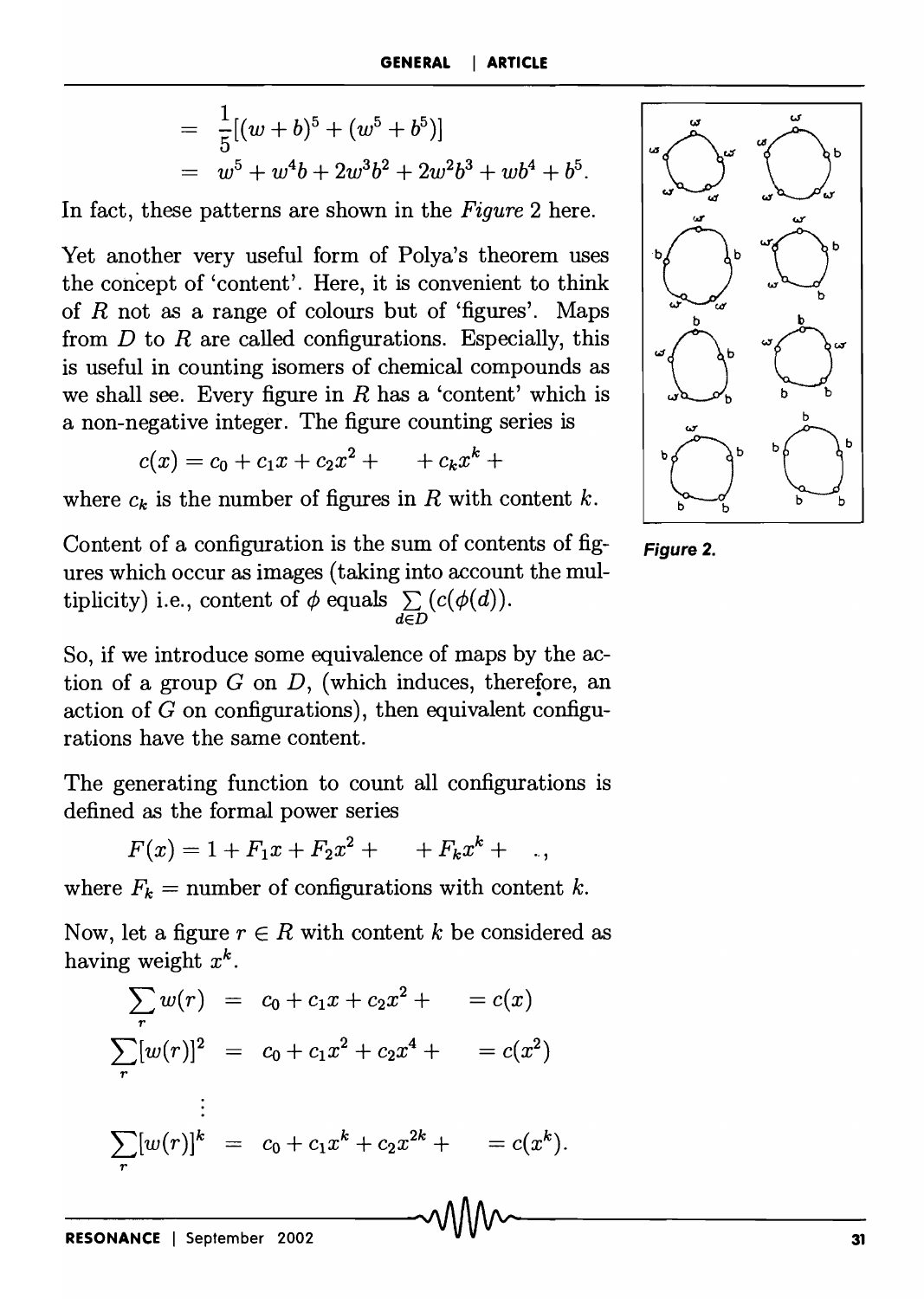Then, given  $\phi: D \to R$ ,

$$
w(\phi) = \prod_{d \in D} w(\phi(d))
$$
  
= 
$$
\prod_{d \in D} x^{(\text{contents of } \phi(d))}
$$
  
= 
$$
\sum_{d \in D} \text{content of } \phi(d)
$$
  
= 
$$
x^{\text{content of } \phi}
$$

Therefore the configuration counting series is

$$
F(x) = 1 + F_1 x + F_2 x^2 + F_k x^k +
$$
  
=  $\sum_{\phi} w(\phi).$ 

We call  $F(x)$ , the inventory of all confugurations.

Therefore a group  $G$  acts on that and, hence on the set of configurations, the inventory of inequivalent configurations,

$$
\sum w(\Phi) = 1 + \Phi_1 x + \Phi_2 x^2 + \cdots + \Phi^k x^k +
$$

where  $\Phi_k$  = number of in equivalent configurations with content *k.* 

$$
\sum w(\Phi) = z(G; \sum w(r), \sum [w(r)]^2, )
$$
  
=  $z(G; c(x), c(x^2), )$ 

In other words, we have proved the **'content'** version of Polya's theorem:

*Let there be a permutation group* G *acting on the domain D, and hence, on the set of maps into the set R of 'figures'.* Let the figure counting series be  $c(x)$ . Then, *the inequivalent configuration counting series*  $\Phi(x)$  *is obtained by substituting*  $c(x^r)$  *for*  $s_r$  *in the cycle index of*  $G$  *i.e.*,  $\Phi(x) = z(G; c(x)).$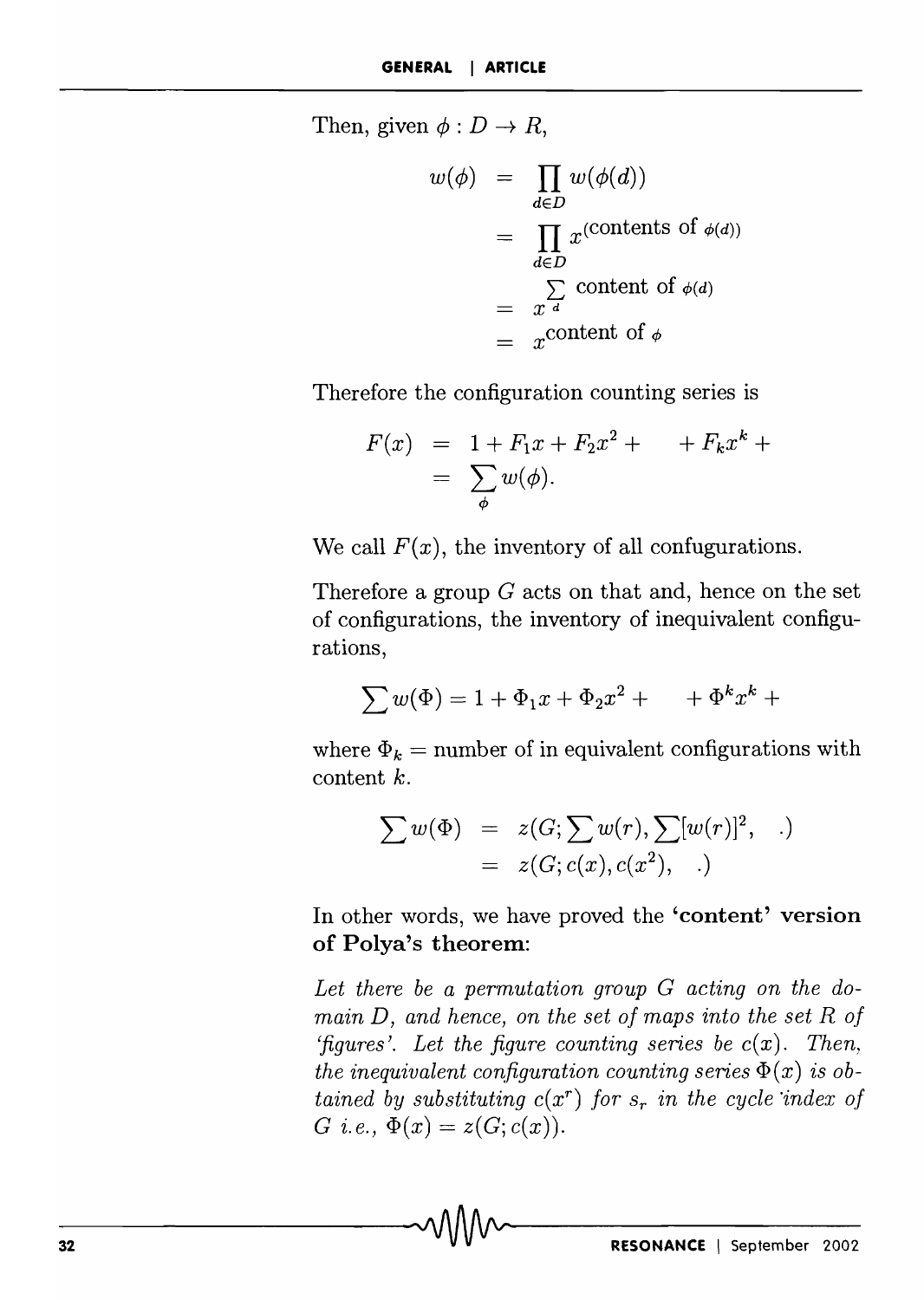## Examples.

One of the important applications of the content version of Polya's theorem is the finding of different possible isomers of a chemical compound. Recall that isomers are chemical compounds with the same chemical formula with a different arrangement of the atoms.

1. Let us find the number of benzene rings with CI substituted in the place of H.

The symmetry group of the benzene ring is *D6* (i.e., the symmetries of a regular hexagon).

Now,  $z(D_6) = \frac{1}{12}[s_1^6 + 4s_2^3 + 2s_3^2 + 3s_1^2s_2^2 + 2s_6]$ . Here,  $D = \{1, 2, 3, 4, 5, 6\}$  *R*=  $\{H, Cl\}.$ 

Let content (H)=0, content (Cl) =1. So  $c(x) = 1 + x$ .

$$
\sum \Phi(x) = \frac{1}{12}[(1+x)^6 + 4(1+x^2)^3 + 2(1+x^3)^2 + 3(1+x)^2(1+x^2)^2
$$
  
= 1 + x + 3x<sup>2</sup> + 3x<sup>3</sup> + 3x<sup>4</sup> + x<sup>5</sup> + x<sup>6</sup>

Therefore there are 13 chemical compounds obtained in this manner (see the *Figure 3).* 

2. Similarly, there are two isomers of the octahedral molecule  $PtBr_4Cl_2$  with Pt at the centre and Br and Cl at the vertices. This is proved by using the cycle index in example 6, of the vertices of a regular octahedron.

3. To find the number of (simple, undirected) graphs upto isomorphism on a set of *n* vertices.

Here D is the set of  $\binom{n}{2}$  pairs of vertices. If there is an edge between a pair of vertices, let it have content 1, if it has no edge, then let it have content O.

So, a configuration is a graph, and its content is the number of edges.

Then,  $c(x) = 1 + x$ .

One of the important applications of the content version of Polya's theorem is the finding of different possible isomers of a chemical compound.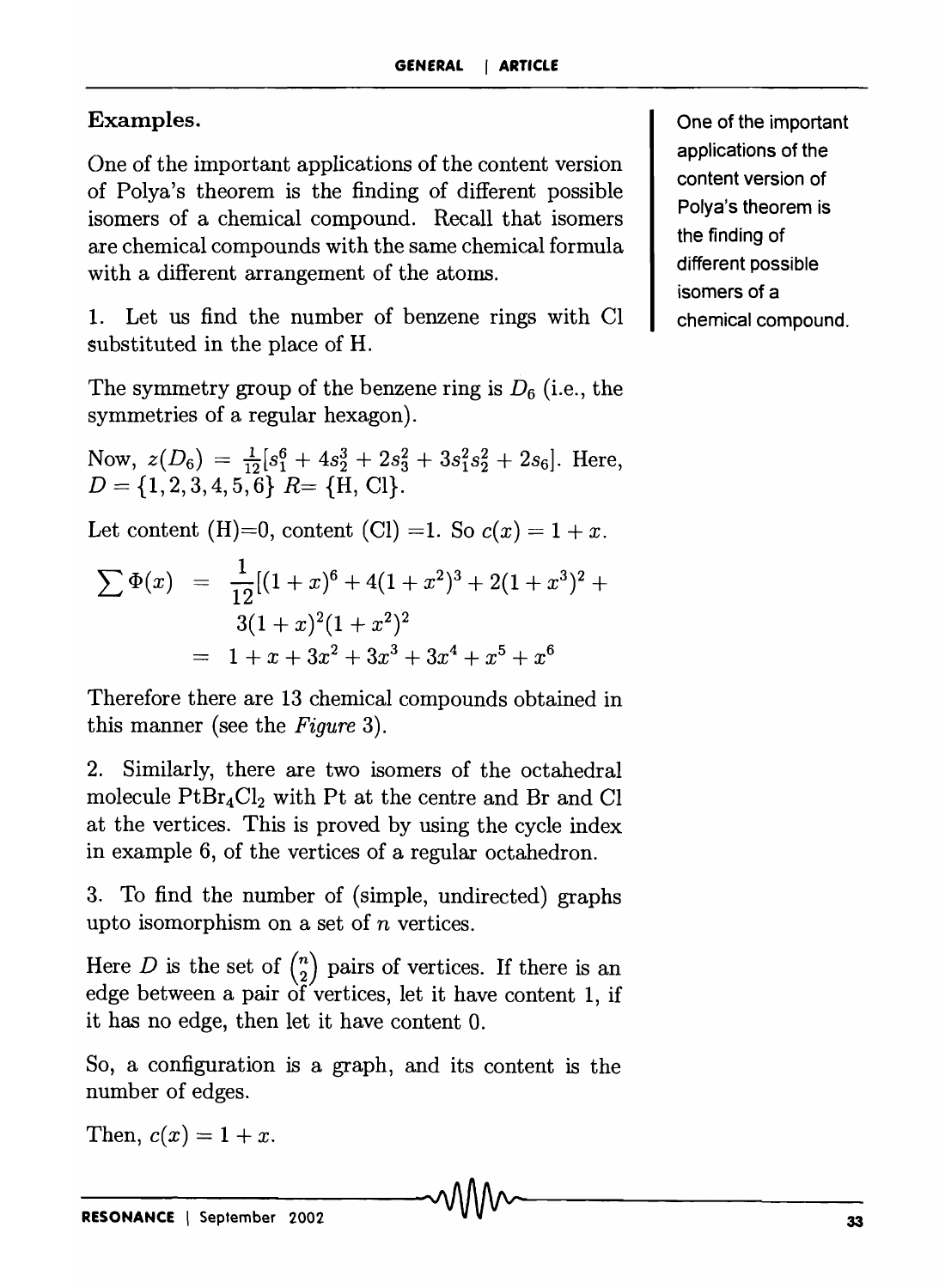Now, two labelled graphs are isomorphic if there exists a bijection between the vertices that preserves adjacency (therefore, two graphs are equivalent if if they are isomorphic). Now, the group  $G$  of symmetries of the set of pairs of vertices is called  $S_n^{(2)}$  and its cycle index is

$$
z(S_4^{(2)}) = \frac{1}{24} [s_1^6 + 9s_1^2s_2^2 + 8s_3^2 + 6s_2s_4]
$$